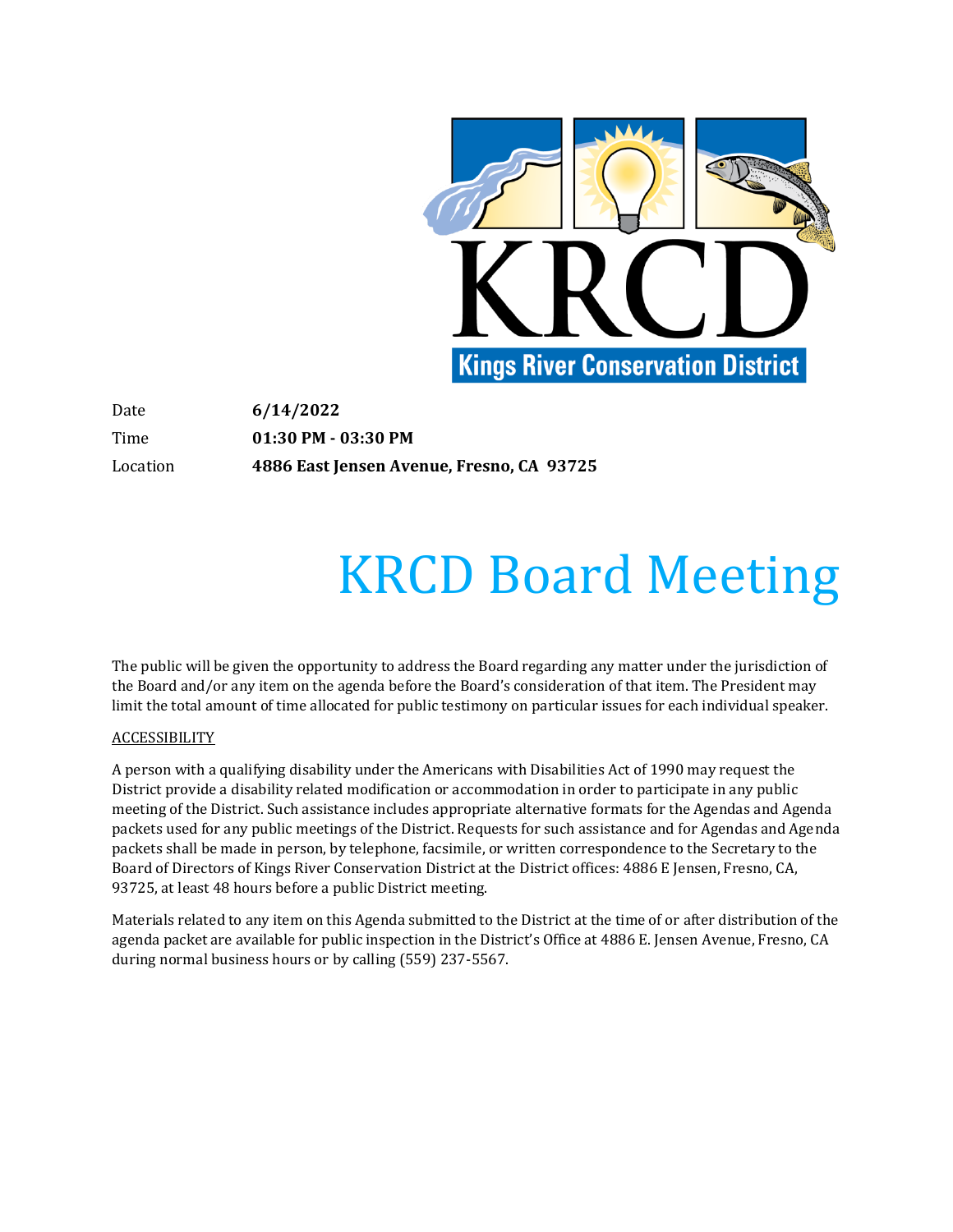| 1           | <b>CONVENE</b>                                                                                                                                                                                                           |
|-------------|--------------------------------------------------------------------------------------------------------------------------------------------------------------------------------------------------------------------------|
| $\mathbf 2$ | <b>Additions to or Deletions from the Agenda</b>                                                                                                                                                                         |
|             | Items may be added to the agenda solely in compliance with Brown Act<br>requirements for such an action. Items may be deleted from the agenda for any<br>reason.                                                         |
| 3           | <b>Public Presentations or Comments</b>                                                                                                                                                                                  |
|             | Presentations or comments by the public on matters within the jurisdiction of the<br>Board, whether on the agenda or not, limited to a timeframe set by the Board<br>President.                                          |
| 4           | <b>Approval of Minutes</b>                                                                                                                                                                                               |
|             | The Board will be asked to approve the Minutes of the May 10, 2022 Regular Board<br>Meeting.                                                                                                                             |
| 5           | <b>Water Conditions (KRWA Staff)</b>                                                                                                                                                                                     |
|             | The Kings River Watermaster or Staff will give a report on the water storage on the<br>Kings River system, inflow and outflow at Pine Flat Reservoir, and the available<br>flood control space on the system.            |
| 6           | <b>Directors' Reports</b>                                                                                                                                                                                                |
|             | Each member of the Board will have the opportunity to report on meetings and<br>conferences attended during the prior month either of interest to the District or on<br>behalf of the District. No action will be taken. |
| 7           | <b>Business Operations Report (Trevarrow / Merritt)</b>                                                                                                                                                                  |
|             | Financial Updates (Trevarrow)<br>a.<br>May 2022 Fund Statements and Supporting Documents (Trevarrow)<br>$b$ .                                                                                                            |

- c. Monthly Disbursement Review and Action to Approve (Beberian / Trevarrow)
- d. Overall District Administrative Updates (Trevarrow / Merritt)
- e. KRCD Contract Services Updates (Trevarrow / Merritt)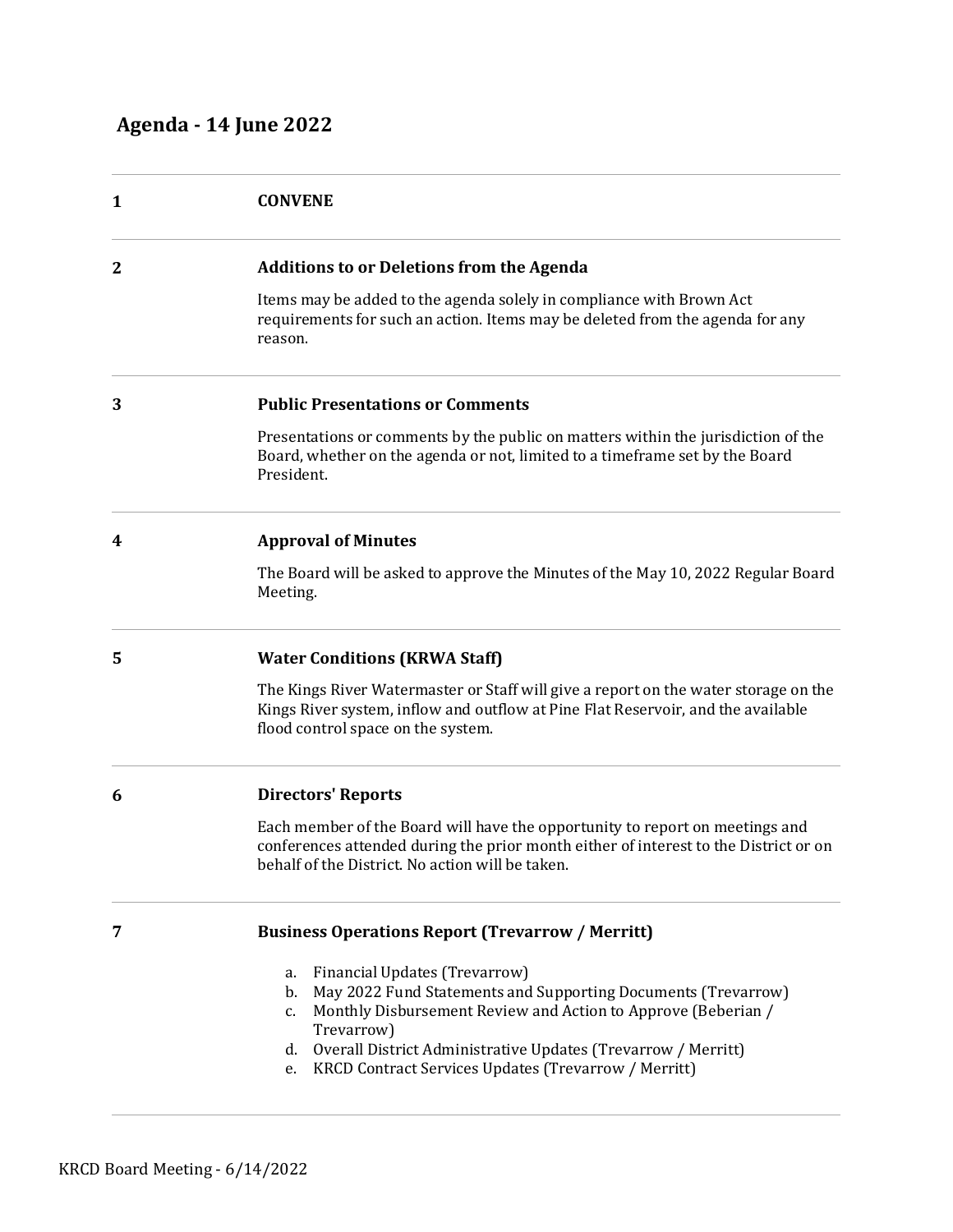| 8  | <b>Water Resources Report (Gallock / Merritt)</b>                                                                           |
|----|-----------------------------------------------------------------------------------------------------------------------------|
|    | Kings River Water Quality Coalition Updates (Gallock)<br>a.                                                                 |
|    | Kings Water Alliance Updates (Gallock)<br>b.                                                                                |
|    | Sustainable Groundwater Management Act Updates (Gallock)<br>c.                                                              |
|    | Environmental / Fisheries Updates (Gallock / Merritt)<br>d.                                                                 |
| 9  | Flood Operations & Maintenance Report (Gallock / Merritt)                                                                   |
|    | General Flood O&M Updates (Gallock / Merritt)<br>a.                                                                         |
|    | b.<br>Grant Project Updates (Gallock)                                                                                       |
| 10 | <b>Power Resources Report (Niroula / Gallock / Merritt)</b>                                                                 |
|    | Pine Flat Operation and Maintenance Updates (Niroula / Merritt)<br>а.                                                       |
|    | Pine Flat FERC Renewal Updates (Gallock / Merritt)<br>b.                                                                    |
|    | Pine Flat Unit 4 Updates (Niroula / Merritt)<br>c.                                                                          |
| 11 | <b>External Affairs and Legislative Matters (Tufenkjian / Merritt)</b>                                                      |
|    | External Affairs Updates (Tufenkjian)<br>а.                                                                                 |
|    | Legislative / Advocacy Updates (Tufenkjian / Merritt)<br>b.                                                                 |
| 12 | <b>General Manager's Report</b>                                                                                             |
|    | Zalda Reclamation District No. 801 Updates<br>а.                                                                            |
|    | Miscellaneous Updates<br>b.                                                                                                 |
| 13 | Approval of Fiscal Year 2022-2023 Budget and of District Investment<br><b>Policy</b>                                        |
|    |                                                                                                                             |
|    | The Board will be asked to approve the Fiscal Year 2022-2023 Budget, as well as to<br>adopt the District Investment Policy. |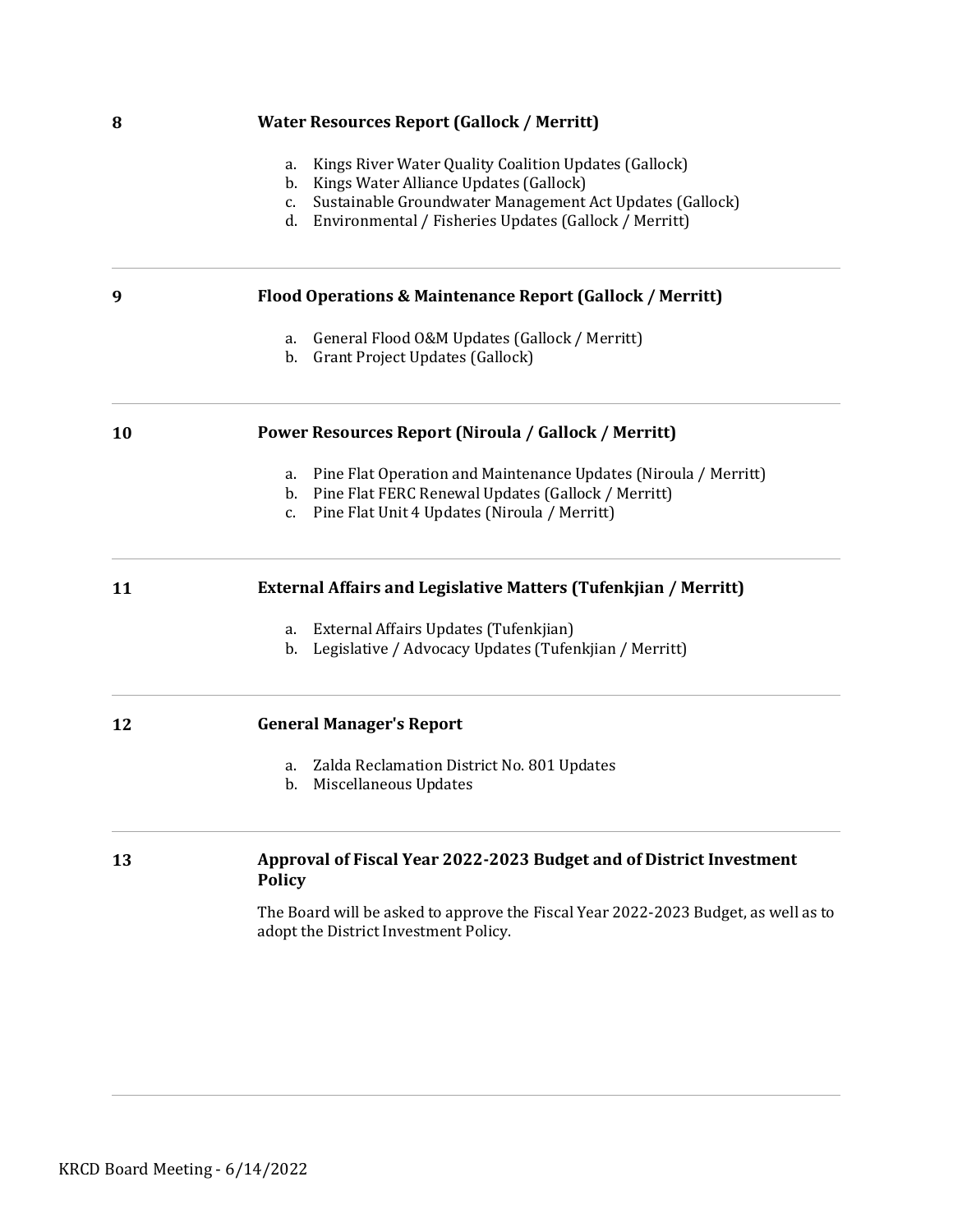## **14 Designation of Real Property Negotiator**

The Board will be asked to designate a Real Property Negotiator for the remainder of Fiscal Year 2021-2022 and for the duration of Fiscal Year 2022-2023.

## **15 CLOSED SESSION (2:30 p.m.)**

The Board will adjourn to Closed Session pursuant to:

1. Government Code Section 54956.8 – Conference with Real Property Negotiator

**Property:** Certain Real Property located in Fresno County, An easement on a strip of land 30 feet in width, the center line of which is described as follows: Beginning at a point which bears S 27\* 50' 29" W, 2710.13 feet from the Northeast corner of Section 13, Township 17 South, Range 21 East, M.D.B. & M., thence South, 650.00 feet to a point which bears S 22\* 33' 41 " W, 3298.89 feet from the Northeast corner of said Section 13.

**Agency Negotiator:** To be determined in Open Session

**Negotiating Parties:** Kings River Conservation District and Interested Parties

**Under Negotiation:** Price & Method of Conveyance

2. Government Code Section 54956.9(d)(1) – Conference with Legal Counsel

**Litigation to which KRCD is a party:** Kings County Superior Court Case No. 21C-0207, *The State of California, acting by and through the High-Speed Rail Authority vs. Kings River Conservation District, et. al.* 

## **16 RETURN TO OPEN SESSION / REPORT ACTION**

The Board will return to open session and declare any reportable action.

## **17 Next Meeting Date and Agenda Items**

The date of the next meeting will be announced, and Directors may request that items be added to the next meeting's agenda.

The Board may consider finding whether conditions exist such that the Board may meet remotely pursuant to the provisions of Government Code Section 54953(e) as amended by AB 361 (2021) and whether the Board wishes to exercise that option for their next meeting. Namely, the Board will consider finding whether:

- 1. A declared state of emergency exists and the state of emergency continues to directly impact the ability of the members to meet safely in person, and/or
- 2. State or Local officials continue to impose or recommend measures to promote social distancing.

KRCD Board Meeting  $-6/14/2022$